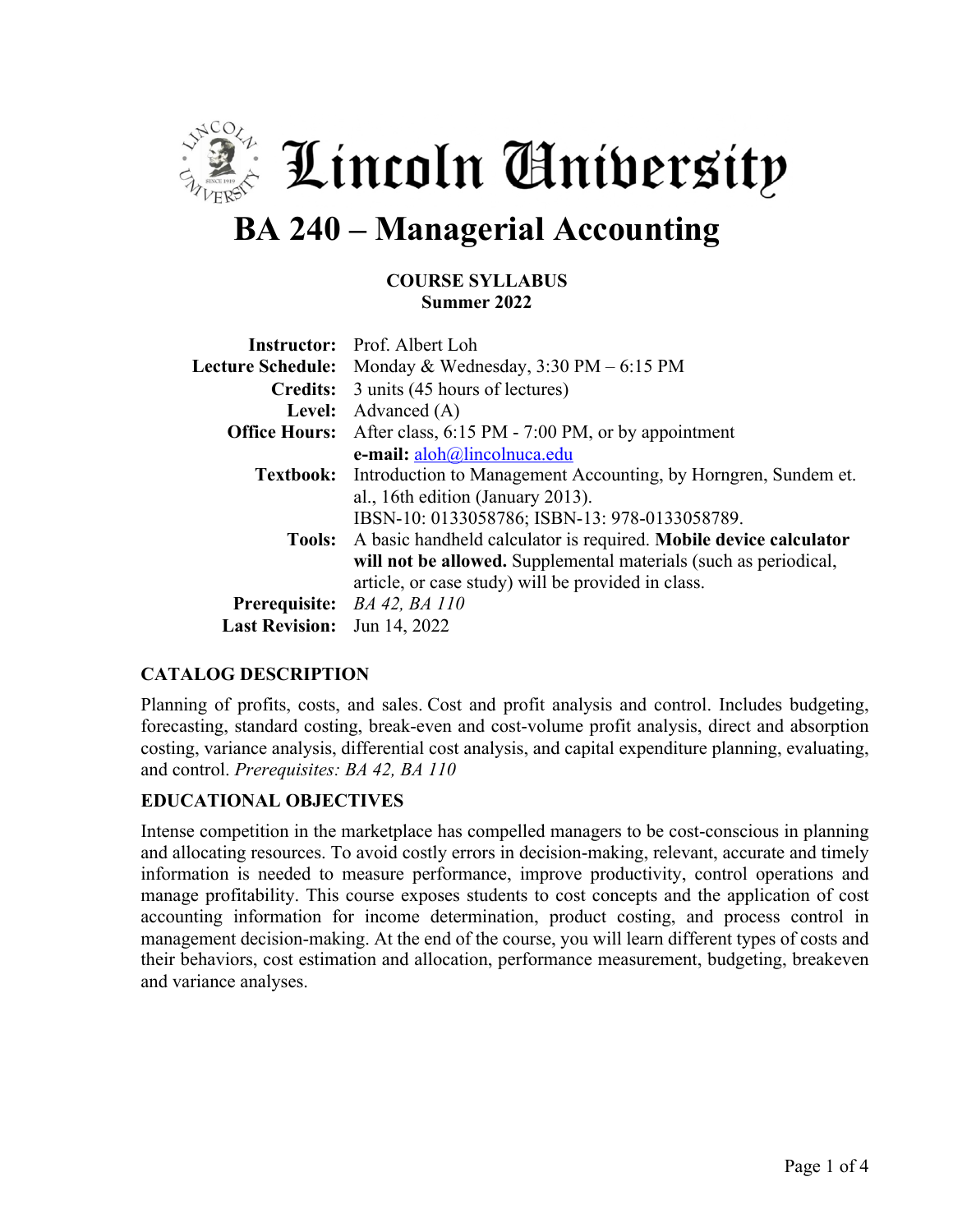## **COURSE LEARNING OUTCOMES1**

| <b>Course LO</b>                                                                                                    | Program               | <b>Institution</b> | <b>Assessment activities</b> |
|---------------------------------------------------------------------------------------------------------------------|-----------------------|--------------------|------------------------------|
|                                                                                                                     | LO                    | LO                 |                              |
| An understanding of how managerial<br>accounting is used in decision-making<br>and performance evaluation.          | PLOs 1, 2,<br>3, 4, 5 | ILO $1a$ , $2a$    | Closed-book exam.            |
| Differentiate various cost behavior<br>(variable, fixed, direct, indirect, etc.)<br>and its impact on the business. | PLOs 1, 2,<br>3, 4    | ILO 1a, $2a$       | Closed-book exam.            |
| Use of cost-volume-profit analysis as a<br>planning and decision-making tool.                                       | PLOs $1, 2,$<br>3, 4  | ILO 1a, $2a$       | Closed-book exam.            |
| An understanding of different costing<br>methods used in inventory valuation<br>and pricing analysis.               | PLOs $1, 2,$<br>3, 4  | ILO $1a$ , $2a$    | Closed-book exam.            |
| Demonstrate how materials, labor, and<br>overhead costs are added at various<br>stages of production.               | PLOs $1, 2,$<br>3, 4  | ILO $1a$ , $2a$    | Closed-book exam.            |
| Development of budget and followed<br>up with variance analysis to identify<br>deviation from plan.                 | PLOs $1, 2,$<br>3, 4  | ILO 1a, $2a$       | Closed-book exam.            |
| The ability to interpret the impact of<br>selected costing method in operational<br>decision-making.                | PLOs $1, 2,$<br>3, 4  | ILO 1a, $2a$       | Closed-book exam.            |

## **INSTRUCTIONAL METHODS**

*This is a direct classroom instruction course.* 

The course will be conducted in the form of lectures and discussions on each topic shown in the class schedule below.

Assignments and projects require students to actively use resources of the library. Detailed guide to business *resources of the library* as well as the description of Lincoln University approach to *information literacy* are available at the Center for Teaching and Learning website (ctl.lincolnuca.edu).

## **COURSE REQUIREMENTS AND EVALUATION**

### *The class will not begin until all mobile devices are removed and kept away from the student's desk.*

While in class, students are expected to conduct themselves in a professional manner. Professionalism includes regular attendance, participation in class discussions, civil conduct, and ethical behavior, etc. If a student is observed coming to class late often, being disrespectful to peers, texting or using mobile devices, or carrying on personal conversations during lecture, the professionalism portion of the grade will be reduced based on a demerit system. The course begins

 $<sup>1</sup>$  Detailed description of learning outcomes and information about the assessment procedure are available at</sup> the Center for Teaching and Learning website (ctl.lincolnuca.edu).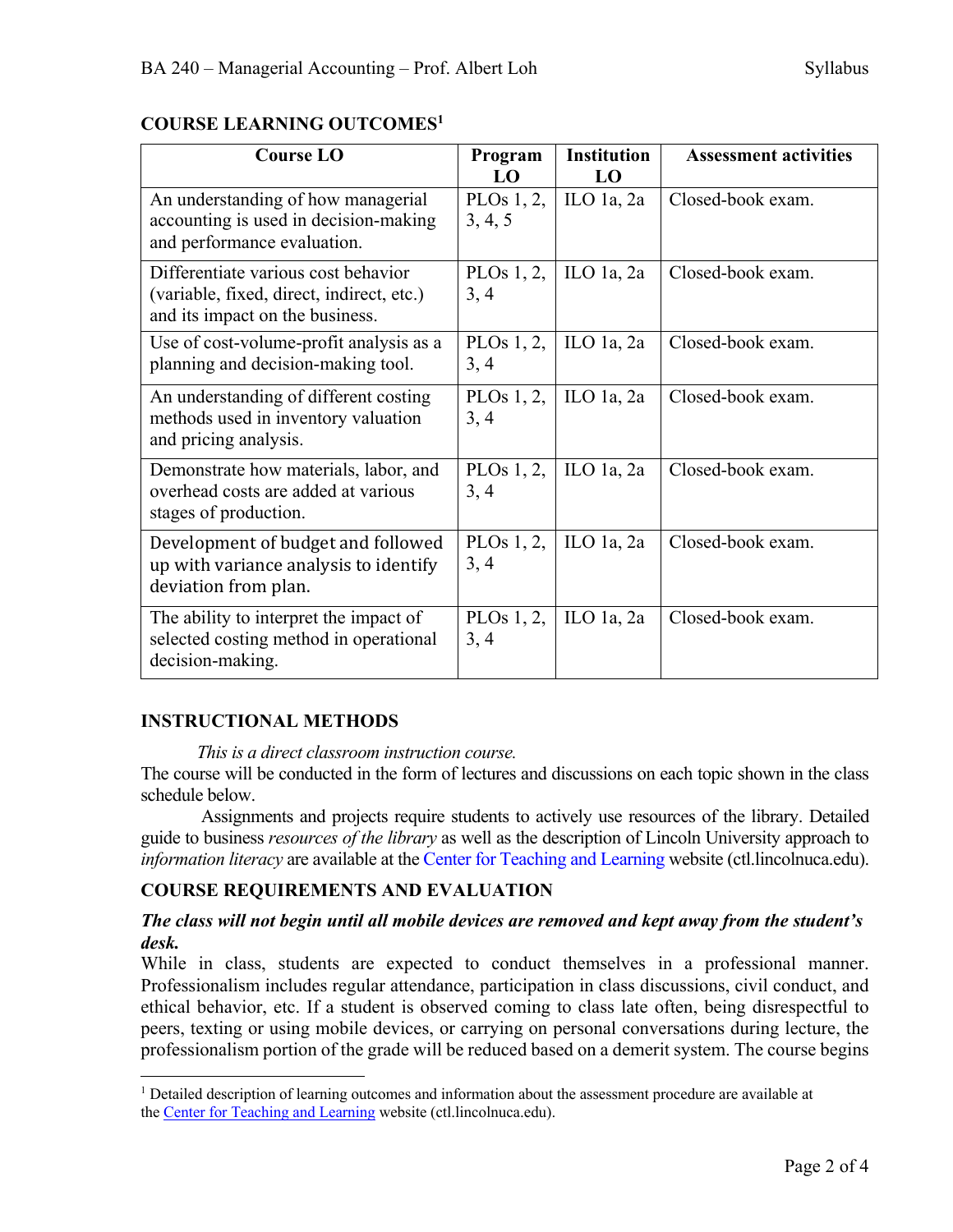with each student having the full 50 points. Any absence after the last day to drop a class and/or tardiness without valid reasons greater than 3 times will result in 5 points deduction, respectively. Behavioral offenses such as texting, using of mobile devices, or engaging in disorderly conduct in spite of reminder or warning will result in 10 points deduction.

### **Homework assignment:**

Every student needs to read the PowerPoint Slides according to the syllabus timetable in preparation for the upcoming class session.

Higher education is about learning how to learn. So, in acquiring new knowledge, always pay attention to the learning objectives of each chapter or topic. In addition, you will enhance your understanding by solving the chapter problems to be assigned in class. Of course, you are welcome to bring questions to class for discussion by reading ahead of each classroom lecture. Achievement is assured when done repetitively.

### **GRADING POLICY**

Your performance in this course will be evaluated under the following model:

| Mid-Exam         | 150 points $(25%)$   | $A = 361 - 400$   |
|------------------|----------------------|-------------------|
| Home Assignment  | 100 points $(25%)$   | $B = 301 - 360$   |
| Final Exam       | 150 points (37.5%)   | $CR = 201$ to 300 |
| Professionalism: | 50 points $(12.5\%)$ | $NC = 200$        |
| <b>Total</b>     | 400 points $(100\%)$ |                   |

The final exam includes open-ended, multiple choice, or both types of questions and problems that are similar to the term assignments. They are designed to test both theory and problem solving. There will be NO "make-up credit" or "extra credit" work during and after the semester. The instructor reserves the right to modify the grading system based on class performance and notification to the students about any change during the semester. You are responsible for keeping apprised of any change in syllabus. If you plan to be sick on exam days, please do the exam a day earlier before getting sick.

The key to success in this course is communication and interaction. Thus, we will have to work as a team. First, we will create a positive learning environment where everyone can participate without fear. Second, relevant reading and problem assignments will be presented and discussed in class. When in doubt, ask.

### **Scholastic Dishonesty**

Scholastic dishonesty will not be tolerated. Students who violate rules of academic dishonesty are subject to disciplinary penalties, including failure in the course and/or other actions from the University.